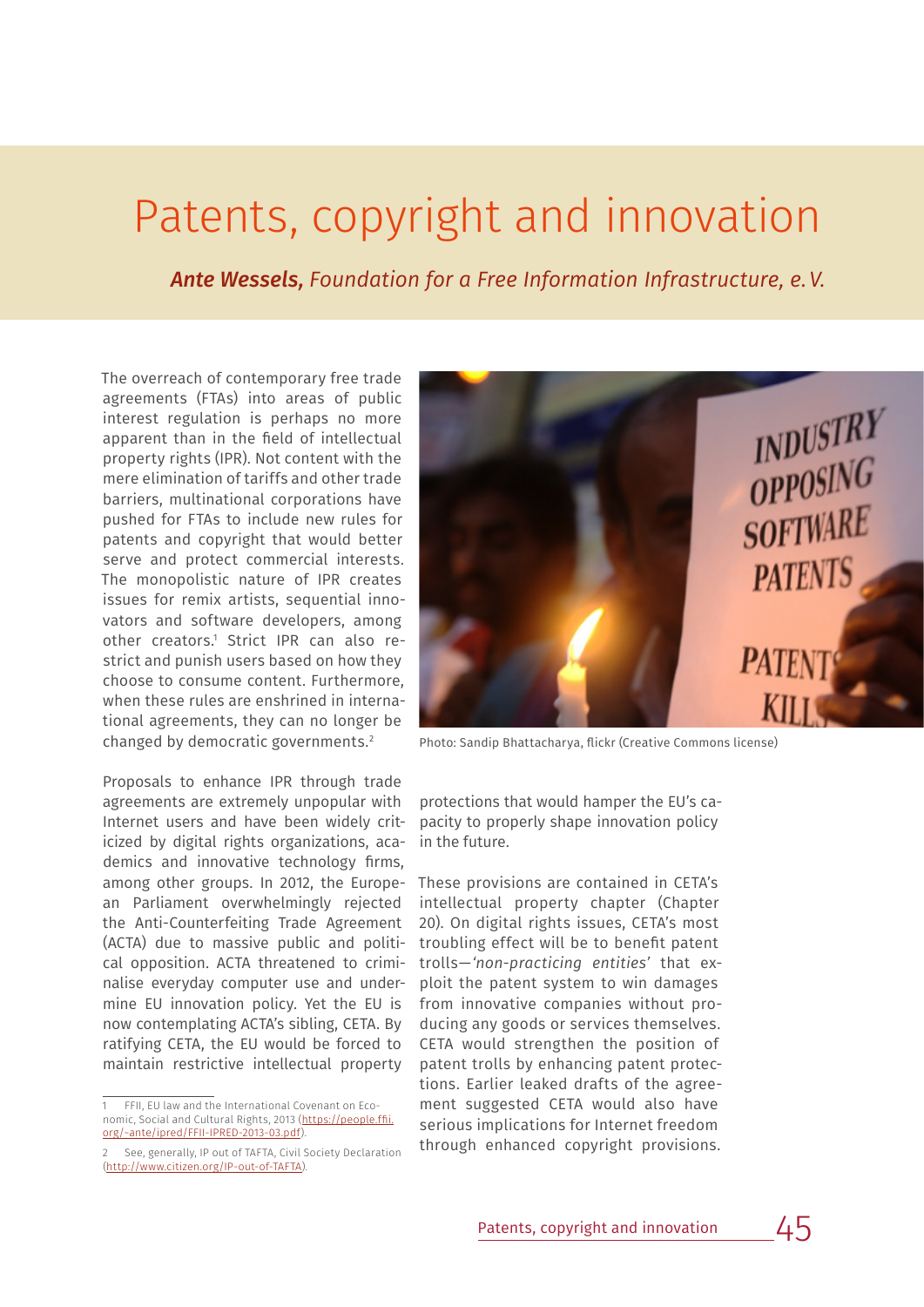However, the final text is significantly watered down in these areas.

As such, while CETA is unlikely to have a big direct impact on users in the EU or Canada, it would still limit the EU's and Canada's ability to roll back IPR provisions that limit access to knowledge, participation in culture, and remix culture.

## **BACKGROUND**

At its core, the patent troll issue is a software patent issue. Software (and products containing software) is often encumbered with hundreds or thousands of patents. Many software patents should never have been granted due to lax approval standards and unpredictable long-term applicability. No patent office in the world has been able to comprehensively address bad patents as their sheer volume in the area of software makes re-evaluation too costly.

The large number of patents creates a minefield for innovators. Software patents hamper follow-up innovation, create legal uncertainty, come with high transaction costs and limit interoperability. Non-practising entities (patent trolls) exploit this situation by acquiring patents at low cost—for instance, by buying bankrupted companies—and then litigating against developers or manufacturers that allegedly violate their intellectual property rights. The patents in question tend to have broad claims to trivial software methods such that infringement is unavoidable.

Patent trolls cause significant economic damage by litigating against innovators without producing goods or services themselves. An analysis by US researchers estimates that lawsuits filed by non-practicing entities are associated with half a trillion dollars of lost wealth from 1990 through 2010. Most of this loss represents a transfer from technology companies to patent trolls rather than an economically productive transfer from rentiers to small

inventors. The pervasive risk of patent litigation reduces innovation incentives for otherwise creative and productive firms.3

The problem first developed in the US after the appeals process for patent cases was consolidated in the Court of Appeals for the Federal Circuit in 1982. The centralisation of patent proceedings prompted an expansionist interpretation and application of the US Patent Act. In the mid-1990s, software patents became much more easily available in the US and patent trolls emerged to exploit the new legal protections available to patent holders.4

The growing patent troll problem in the US eventually prompted the Supreme Court to overturn a series of judgments by the Court of Appeals for the Federal Circuit. The Supreme Court's rulings have limited the validity of software patents in the US. In response, patent applicants are increasingly turning to Europe where the centralisation of patent granting in the European Patent Office has produced a boom in software patentability comparable to the US in the 1990s. As American patent attorney Dennis Crouch has commented, *'most practitioners will agree that the US is now more restrictive in terms of subject matter eligibility and the new pan-European patent enforcement court makes those patents obtained in Europe all the more valuable'*. 5

In the EU, rolling back the availability of software patents through legislation appears politically unlikely. Holders of large patent portfolios now have a vested interest in strong software patentability

<sup>3</sup> James E. Bessen, Michael J. Meurer, and Jennifer Laurissa Ford, *'The Private and Social Costs of Patent Trolls'* (http://papers.ssrn.com/sol3/papers.cfm?abstract\_ id=1930272).

<sup>4</sup> For a short introduction to patent trolls, software patents and the US situation, see James Bessen, *'The patent troll crisis is really a software patent crisis'*, Washington Post, 3 September 2013 (https://www.washingtonpost.com/ news/the-switch/wp/2013/09/03/the-patent-troll-crisis-isreally-a-software-patent-crisis/).

<sup>5</sup> Dennis Crouch, *'US Patent Applicants Heading to the EPO'*, Patentlyo, 3 March 2016 (http://patentlyo.com/patent/2016/03/patent-applicants-heading.html).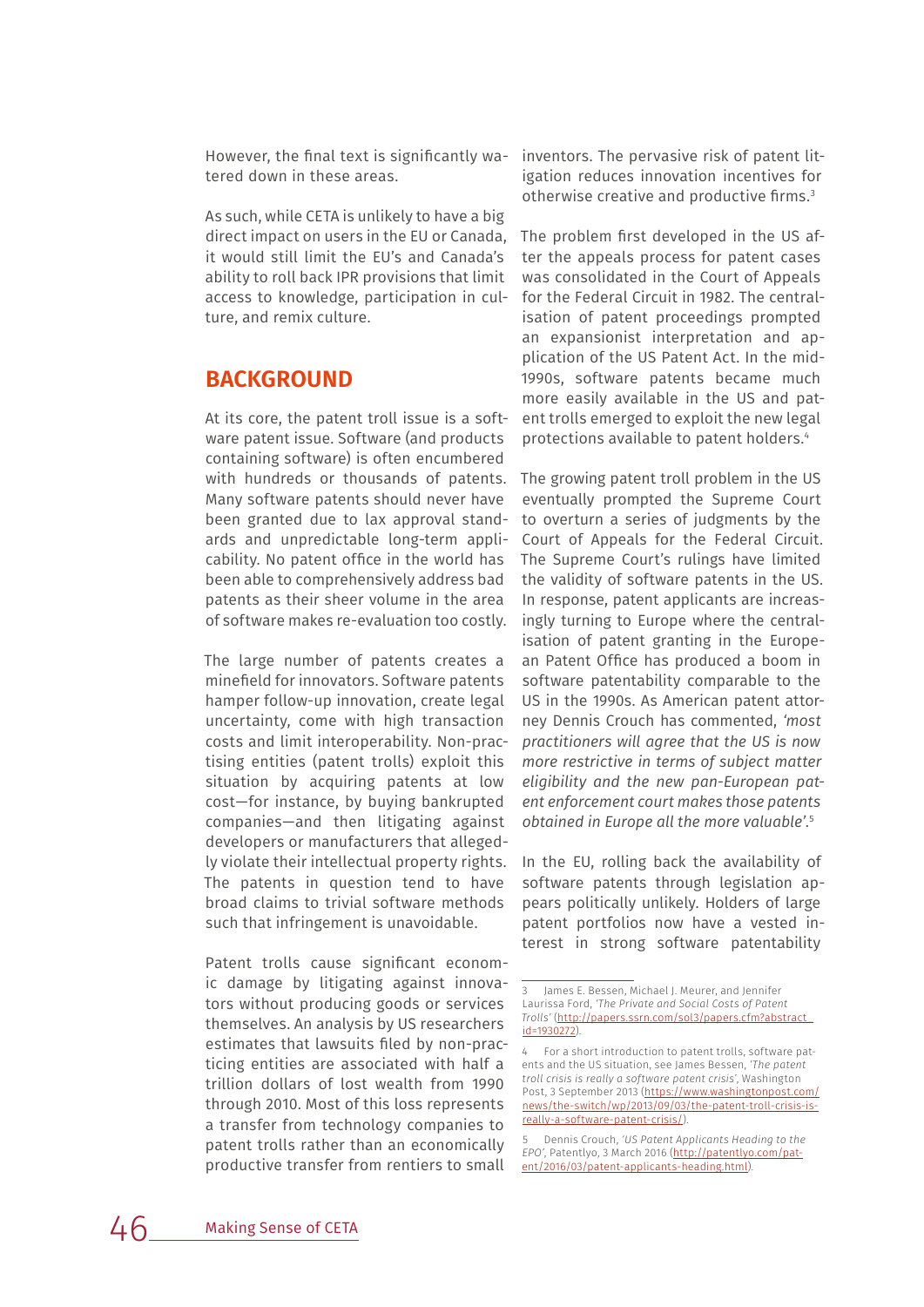because they can use the current rules to eliminate competition from start-ups and small- and medium-sized enterprises. These powerful patent holders have lobbied extensively not to limit the availability of new, or weaken protections for existing, patents. In part due to this lobbying, the European Commission tried, in 2002, to give software patents a stronger legal basis, but the attempt failed after public protests.<sup>6</sup>

The patent troll issue in the EU is exacerbated by rules that prevent the EU Court of Justice from intervening to discourage the harmful practice. The patent lobby succeeded in deliberately excluding the Court of Justice from the Unified Patent Court. According to Josef Drexl, director of the Max Planck Institute for Innovation and Competition, this decision by the EU *'could easily amount to a mistake of historic dimensions'*. 7

Despite the cautionary example of economic damage and Supreme Court intervention in the US, the warnings from academics and innovation policy experts in the EU, and continued public opposition to excessive patent protections worldwide, the EU continues to push for more favourable conditions for patent trolls. ACTA, which was rejected by Europe in 2012, would have raised the bar for IPR enforcement well beyond the Agreement on Trade-Related Aspects of Intellectual Property Rights (TRIPS). Since then, elements of ACTA (or worse) have appeared in other proposed trade agreements. For instance, the draft EU–Singapore agreement arguably allows for even higher damages than permitted under ACTA.8

#### **KEY PROVISIONS**

### *Patent trolls and innovation policy*

CETA is the latest agreement to contain *'ACTA-plus'* IPR provisions. Whereas ACTA gave parties the right to exclude patents from the scope of the civil enforcement section (ACTA Section 2; Footnote 2), the CETA text does not contain such an exclusion. All the strong IPR enforcement measures in CETA will be available for patent rights holders, including the provisions on precautionary measures (Article 20.37), injunctions (Article 20.39) and damages (Article 20.40).

CETA strengthens the position of patent trolls in a second way. Although it is unlikely, the EU may eventually decide to roll back the protections offered to patent holders or otherwise reduce the power of patent trolls through legislation. Under CETA, any attempt to weaken intellectual property rights could be subject to an investor claim for compensation through CETA's Investment Court System (ICS) (see chapter 3 in this report).

As investment lawyer Pratyush Nath Upreti has argued, investors may be able to use existing investor–state dispute settlement (ISDS) mechanisms to challenge decisions of the Unified Patent Court (UPC).<sup>9</sup> Among other international treaties, investors could try to invoke TRIPS article 27(1) against the withholding or invalidation of software patents.10 CETA would further expand the coverage of ISDS/ICS for patent cases, bring

<sup>6</sup> Ingrid Marson, *'Software patent directive rejected',* ZDNet, 5 July 2005 (http://www.zdnet.com/article/software-patent-directive-rejected/).

<sup>7</sup> For the relevant quote and the lack of a legislative feedback loop, see: https://blog.ffii.org/unified-patent-court-a-mistake-of-historic-dimensions/ (original article not available any more: http://papers.ssrn.com/ sol3/papers.cfm?abstract\_id=2553791)

<sup>8</sup> Ante Wessels, *'ACTA-plus damages in EU-Singapore Free Trade Agreement'*, FFII blog entry, 26 September 2013 (https://blog.ffii.org/acta-plus-damages-in-eu-singaporefree-trade-agreement/).

<sup>9</sup> Pratyush Nath Upreti, *'Can Investors Use the Proposed Unified Patent Court for Treaty Shopping?'*, EFILA blog entry, 11 May 2016 (https://efilablog.org/2016/05/11/can-investors-use-the-proposed-unified-patent-court-for-treatyshopping/). Note that a single state may have to bear the litigation costs and damages awards, as explained Ante Wessels, *'FFII, UPC and ISDS: who would have to pay the damages awards?'*, FFII blog entry, 1 July 2016 (https://blog. ffii.org/upc-and-isds-who-would-have-to-pay-the-damages-awards/).

<sup>10</sup> Ante Wessels, *'EU commission goes into denial mode regarding effect ISDS on software patents'*, FFII blog entry, 1 March 2016 (https://blog.ffii.org/eu-commission-goes-intodenial-mode-regarding-effect-isds-on-software-patents/).